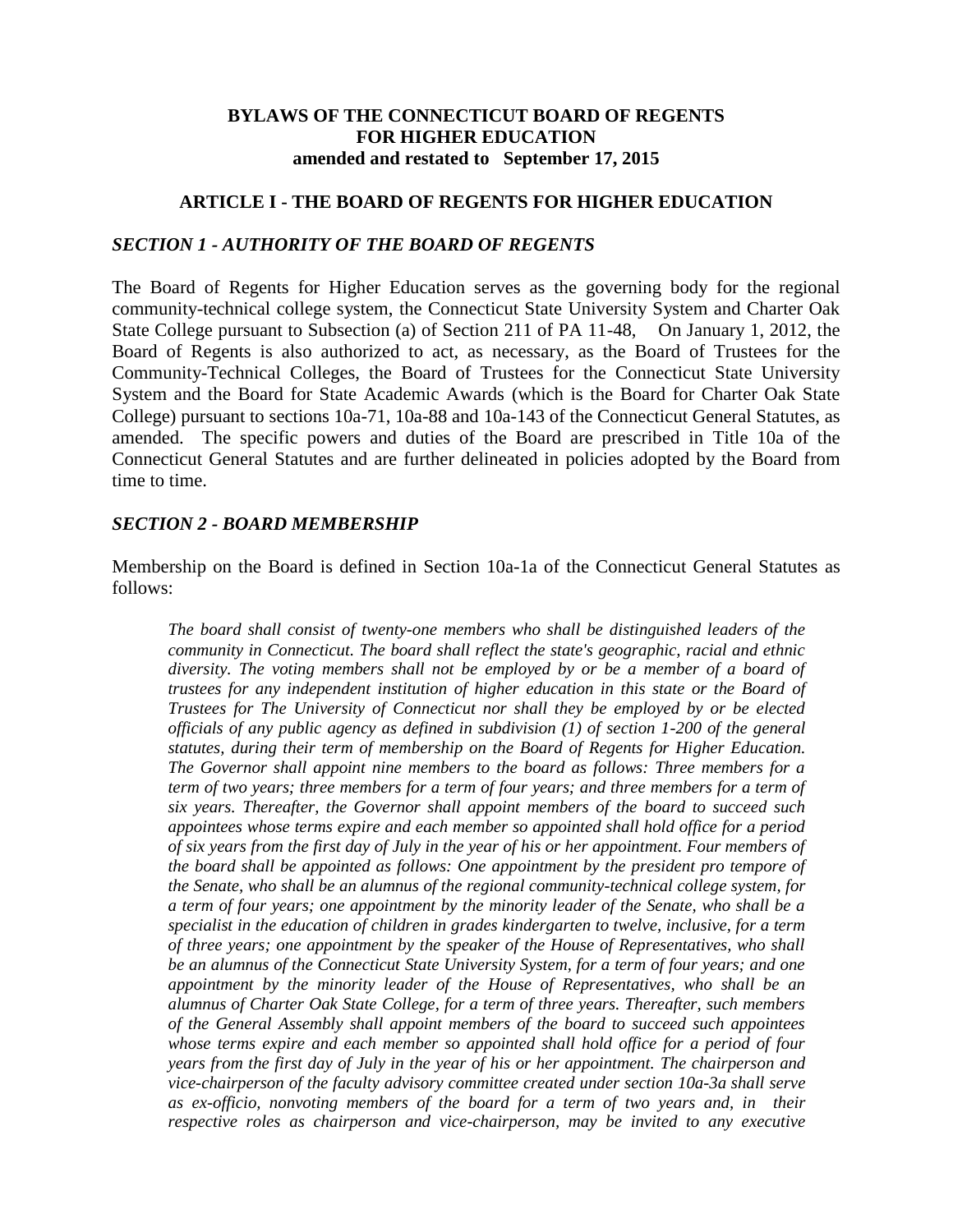*session, as defined in section 1-200, by the chairperson of the board. The chairperson and vice-chairperson of the student advisory committee created under section 10a-3 of the general statutes, as amended by this act, shall serve as members of the board. The Commissioners of Education, Economic and Community Development and Public Health and the Labor Commissioner shall serve as ex-officio, nonvoting members of the board.*

It shall be the duty of each Regent to attend all Board meetings, as well as meetings of committees to which he or she has been appointed.

## *SECTION 3 - CODE OF ETHICS*

Members of the Board of Regents shall serve for the public good and not for personal interest or gain. They shall comply with the provisions of the Code of Ethics for Public Officials set forth in Sections 1-79 through 1-90 of the Connecticut General Statutes. A Regent may not directly enter into a contract for a fee or be employed by the Board of Regents or any of its colleges or universities. A Regent shall not engage in any activity that violates the intent of this section and shall avoid any appearance of impropriety.

# **ARTICLE II - ORGANIZATION OF THE BOARD**

## *SECTION 1 - MEETINGS OF THE BOARD OF REGENTS*

#### A. REGULAR MEETINGS

Regular meetings of the Board shall be held in accordance with a schedule established and approved yearly by the Board. The decision to cancel a meeting for lack of business shall be made by the Chair in consultation with the President.

#### B. SPECIAL MEETINGS

Special meetings shall be at the call of the Chair or whenever requested by nine or more voting members of the Board. Notice of a special meeting shall be given in accordance with the Connecticut Freedom of Information Act and shall specify the time and place of the meeting, and the business to be transacted.

#### C. QUORUM

A majority of the current voting membership of the Board shall constitute a quorum. Meetings may be conducted in the absence of a quorum provided that all actions taken are confirmed at a subsequent meeting where a quorum is present. Participation and interaction, through the use of available technologies (i.e., speakerphone, video or web conference), will constitute a member's being present, provided that all members participating in the meeting are able to communicate with one another.

#### D. VOTING

For the purposes of these Bylaws, a "majority vote" shall be defined as a vote of more than half of the votes cast by members present, excluding abstentions, at a regular or properlycalled meeting at which a quorum is present. A "two-thirds vote" shall be defined as a vote of at least two-thirds of the votes cast by members present, excluding abstentions, at a regular or properly-called meeting at which a quorum is present.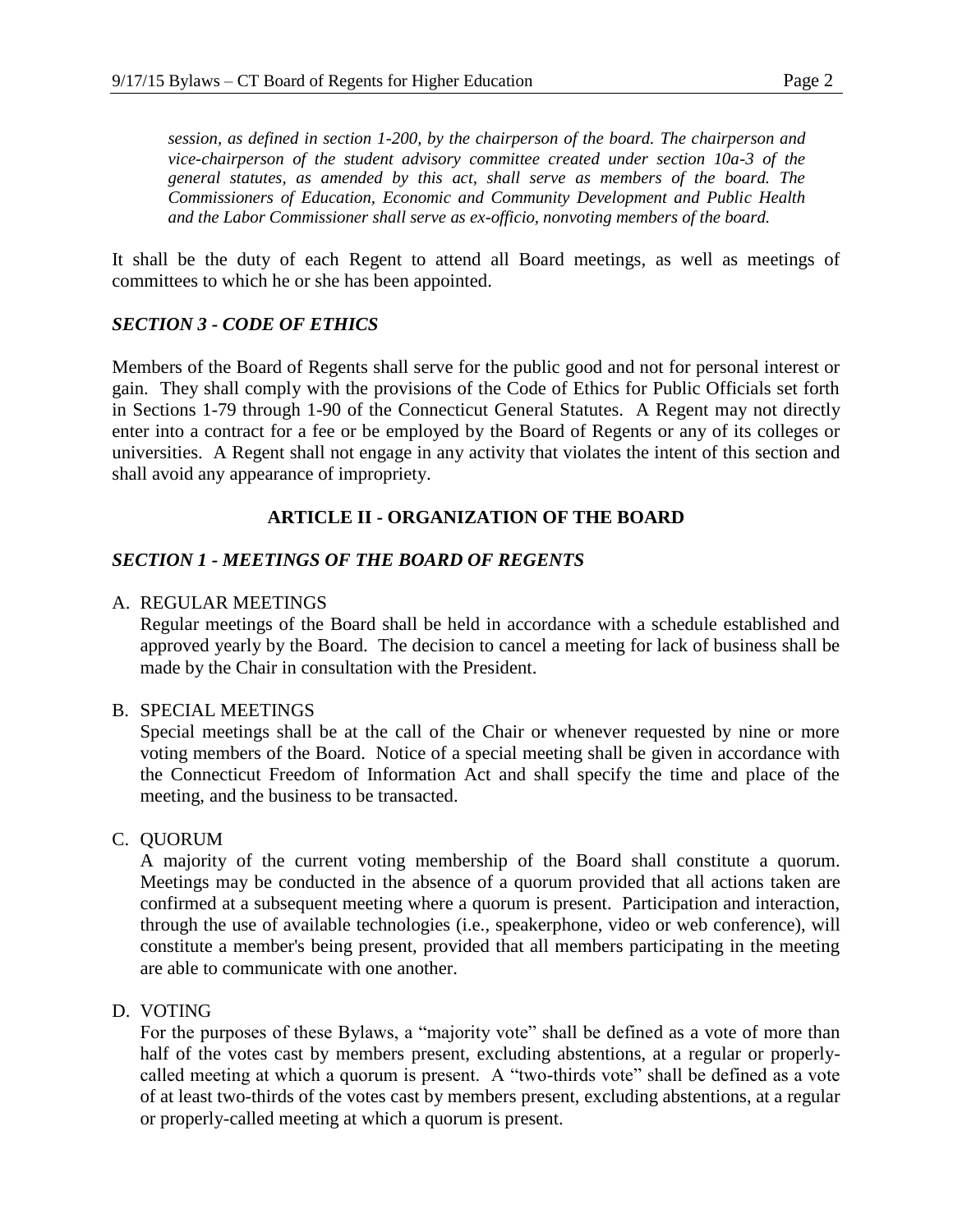#### E. PARLIAMENTARY RULES

Parliamentary rules as set forth in Robert's Rules of Order (latest revised edition) shall govern the conduct of the meetings of the Board.

### F. CONSENT CALENDAR

Resolutions and other proposed actions of a routine nature may be adopted on motion without discussion provided information regarding such items has been provided to Board members for review prior to the date of the meeting. At any time before a motion for adoption of such consent calendar is made, a member of the Board may request removal of the item from the consent items in which case the item shall be so removed and assigned by the Chair of the Board to a place on the regular agenda. If possible, members should advise the President at least 24 hours before a meeting if they intend to request removal of an item from the consent calendar so that interested parties can be informed that the Board may discuss the item.

## G. ADDING ITEMS TO THE AGENDA

Any motion made to add an item to the agenda shall require an affirmative two-thirds vote.

## *SECTION 2 - OFFICERS OF THE BOARD*

- A. The officers of the Board shall be the Chair, Vice-Chair, President and Secretary.
- B. The Chair shall be appointed by the Governor pursuant to Subsection (c) of Section 211 of PA 11-48.
- C. The vice chair shall be elected by majority vote of the Board for a term of three years.
- D. The President shall be appointed by the Board of Regents and shall serve at the pleasure of the Board pursuant to Subsection (a) of Section 1 of PA 13-4.
- E. A member of the President's staff shall be appointed by the Board as the Secretary of the Board and shall serve at the pleasure of the Board.
- F. In the event any officer except the Chair or the President shall be unable to complete his or her term, a new officer shall be elected to fill the unexpired term.

## *SECTION 3 - DUTIES OF THE OFFICERS*

A. CHAIR

The Chair shall preside over meetings of the Board in accordance with the general principles stated in Robert's Rules of Order, shall appoint members to committees established by the Board, and shall serve as ex-officio member of all committees. The Chair shall have the same right to vote and to participate in discussion as any other member.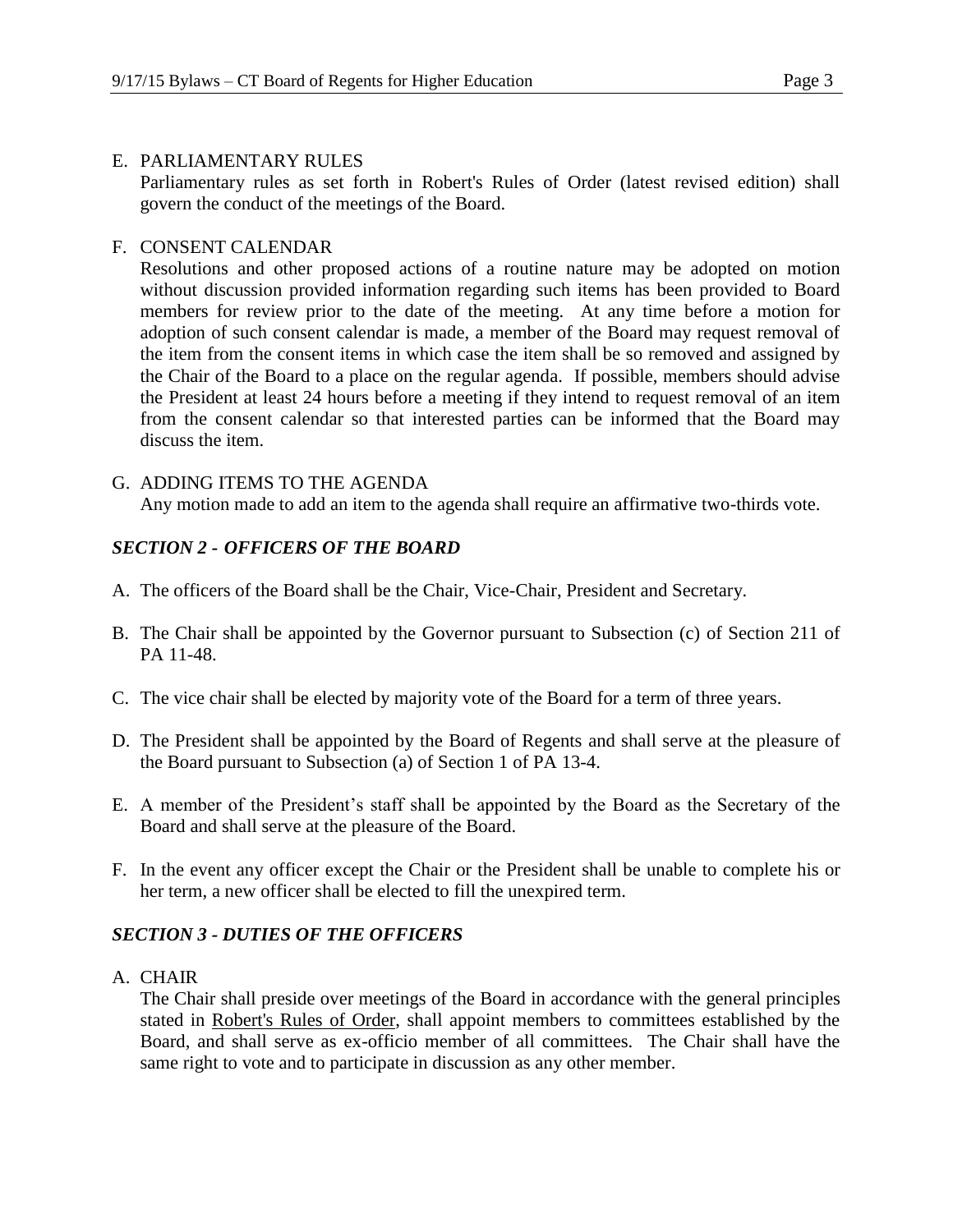#### B. VICE CHAIR

In the absence of the Chair, the Vice Chair shall preside over meetings of the Board and shall perform all the duties of the Chair.

## C. PRESIDENT

#### Pursuant to Section 1 of PA 13-4:

*The president shall be the chief executive officer of the Board of Regents for Higher Education and shall administer, coordinate and supervise the activities of the board in accordance with the policies established by the board. The President shall (1) have the authority to implement the policies, directives and rules of the board and any additional responsibilities as the board may prescribe, (2) implement the goals identified and recommendations made pursuant to section 10a-11b of the general statutes, (3) build interdependent support among the Connecticut State University System, the regional community-technical college system and Charter Oak State College, (4) balance central authority with institutional differentiation, autonomy and creativity, and (5) facilitate cooperation and synergy among Connecticut State University System, the regional community technical college system and Charter Oak State College.* 

#### D. SECRETARY

The Secretary shall be responsible for providing notice of meetings, maintaining the minutes and other records of the proceedings of the Board. The Secretary shall sign the minutes of each meeting of the Board following approval thereof by the Board. In the absence of the Secretary, any other Officer of the Board may sign the approved minutes.

#### E. CHAIR PRO TEM

In the absence of the Chair and Vice Chair, the Secretary shall call the meeting of the Board to order and a Chair Pro Tem shall be elected by an affirmative vote of two-thirds of the Board members present and voting to perform the duties of the Chair.

## F. STAFF

#### Pursuant to Section 212 of PA 11-48 as amended by PA 11-61:

*There shall be an executive staff responsible for the operation of the Board of Regents for Higher Education. The executive staff shall be under the direction of the president of the Board of Regents for Higher Education, who may employ staff as is deemed necessary, including, but not limited to, temporary assistants and consultants. The board shall establish terms and conditions of employment of its staff, prescribe their duties and fix the compensation of its professional and technical personnel. Upon recommendation of the president, the Board of Regents shall appoint a vice-president for each constituent unit with such duties and responsibilities as the board and president shall prescribe, so that each constituent unit fulfills its mission. Such duties shall include, but not be limited to, oversight of academic programs, student support services and institutional support.*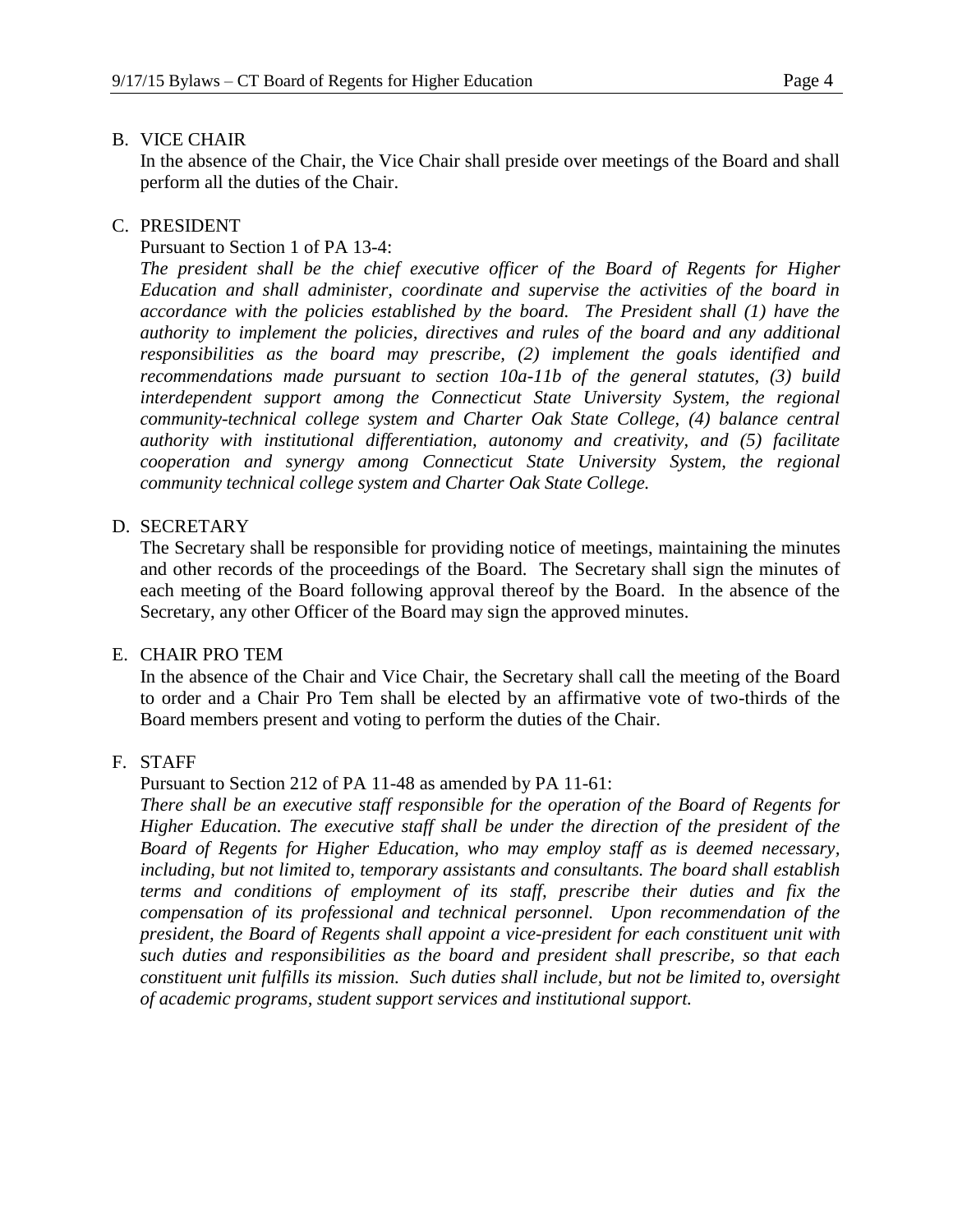#### **ARTICLE III - COMMITTEES AND REPRESENTATIVES OF THE BOARD**

#### *SECTION 1 - EXECUTIVE COMMITTEE*

The Executive Committee shall consist of the Board Chair, Vice Chair, the chairs of all the Board's standing committees, and such additional members as the Board may appoint. The BOR President shall serve as an ex officio nonvoting member. The Chair of the Board shall chair this committee. Fifty percent of the members of the Committee shall constitute a quorum. It shall meet at such times as deemed necessary by the Chair. The Executive Committee shall exercise in emergencies the authority of the Board of Regents, consistent with the policies of the Board or with any action taken earlier by the Board. For purposes of executive committee action, a matter shall be deemed an emergency circumstance when delaying action until the full Board's next meeting could result in significant risk, expense, or disruption to the Universities, Colleges or their operations. The Executive Committee shall also serve, on an as-needed basis, as the Governance Committee of the Board of Regents for Higher Education. Upon recommendation from the BOR President, the Committee will review the Board's governance practices and provide recommendations to the Board of Regents to maintain or improve such practices, including but not limited to proposed bylaw amendments, committee structure, and board selfassessment. The Executive Committee shall undertake such other matters and review such other issues as may be directed from time to time by the Board of Regents or as recommended by the BOR President.

## *SECTION 2 - STANDING COMMITTEES*

Standing Committees of the Board shall be the Academic & Student Affairs Committee, Audit Committee, Finance Committee and Administration Committee, and such additional committees as may be authorized by the Board Chair from time to time for purposes of efficient operation.

- **Academic & Student Affairs** is charged with oversight of student affairs and system academic policy including, but not limited to, program approval, academic standards and transfer policy.
- **Audit Committee** is charged with oversight of external audits of all system functions including individual campus audits.
- **Finance and Infrastructure Committee** The Committee is charged with oversight of the institutional facilities, financing strategy, financial policies and financial condition of the Connecticut State College & University System. The Committee shall conduct reviews, receive reports and provide direction to management and counsel to the Board of Regents concerning matters within its scope of responsibility.
- **Human Resources and Administration Committee** The Committee shall consider, review and/or develop policies and make recommendations governing employees of the Connecticut State Colleges & Universities and the BOR system office.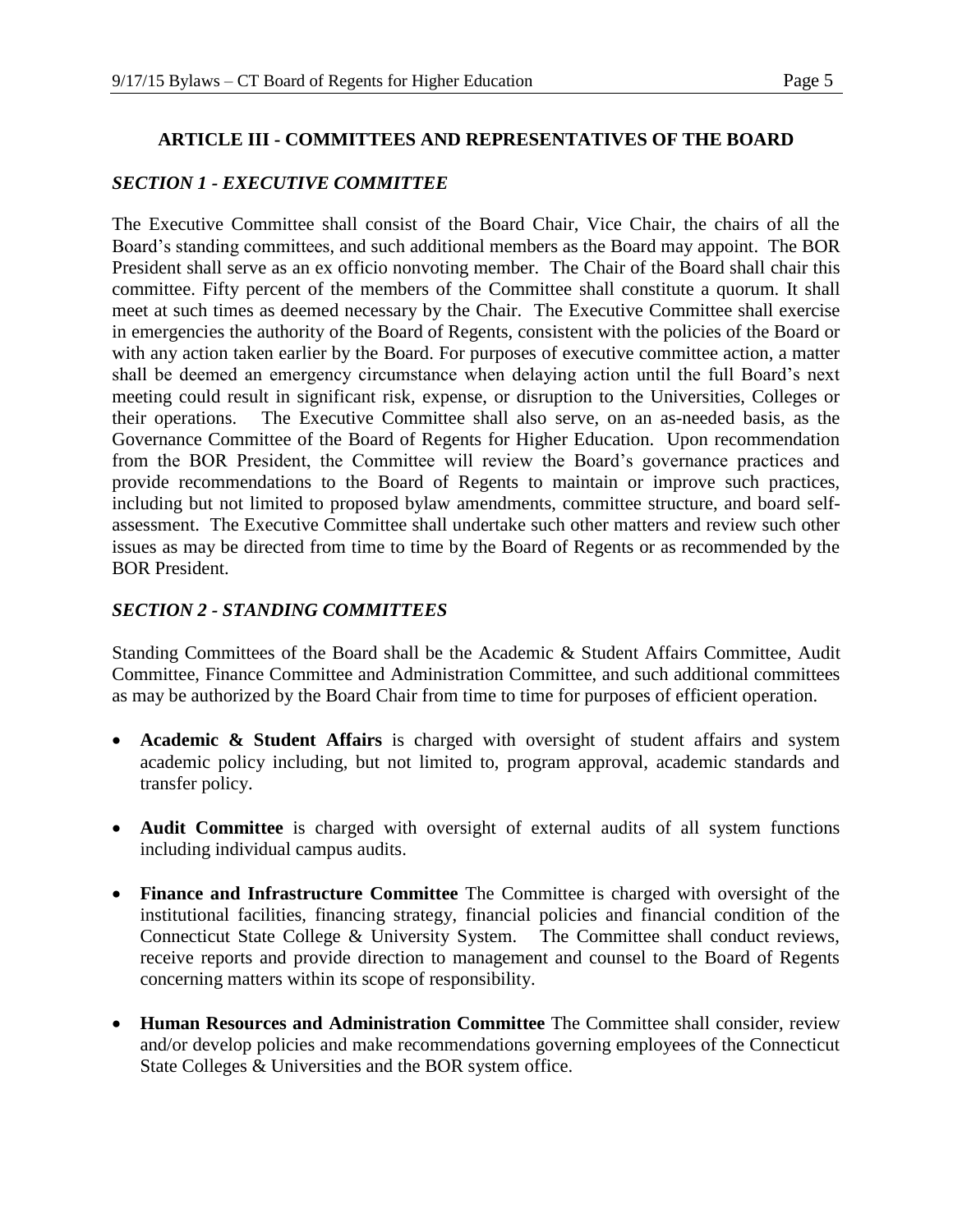# *SECTION 3 - COMMITTEE MEMBERSHIP*

- A. The Chair of the Board shall appoint the Chair of each Standing Committee.
- B. To provide a quorum for a committee meeting, the Chair or acting Chair of a committee may appoint any Board member to act in the absence of a regular committee member.
- C. When the Chair of a Standing Committee is unable to be present for a committee meeting, he or she may appoint any regular member of the committee as acting Chair.

# *SECTION 4 - SPECIAL COMMITTEES*

The Chair of the Board may appoint committees from time to time to address other subjects or issues as appropriate.

## *SECTION 5 - COMMITTEE QUORUM*

Fifty percent or a majority of the members of a standing or special committee shall constitute a quorum.

## *SECTION 6 - ADVISORY BODIES*

- A. The Board is advised by two bodies created by statute:
	- 1. The Student Advisory Council created pursuant to section 10a-3, as amended by section 213 of PA 11-48, of the Connecticut General Statutes.
	- 2. The Faculty Advisory Committee created by section 214 of PA 11-48.
- B. The Board may authorize the creation of additional advisory bodies on a permanent or temporary basis from time to time.

# *SECTION 7 - BOARD REPRESENTATIVES TO OTHER COMMITTEES, BOARDS OR OTHER ORGANIZATIONS*

The Chair of the Board of Regents shall appoint a member or members to represent the Board on other committees, boards, or organizations, where required by statute or otherwise appropriate.